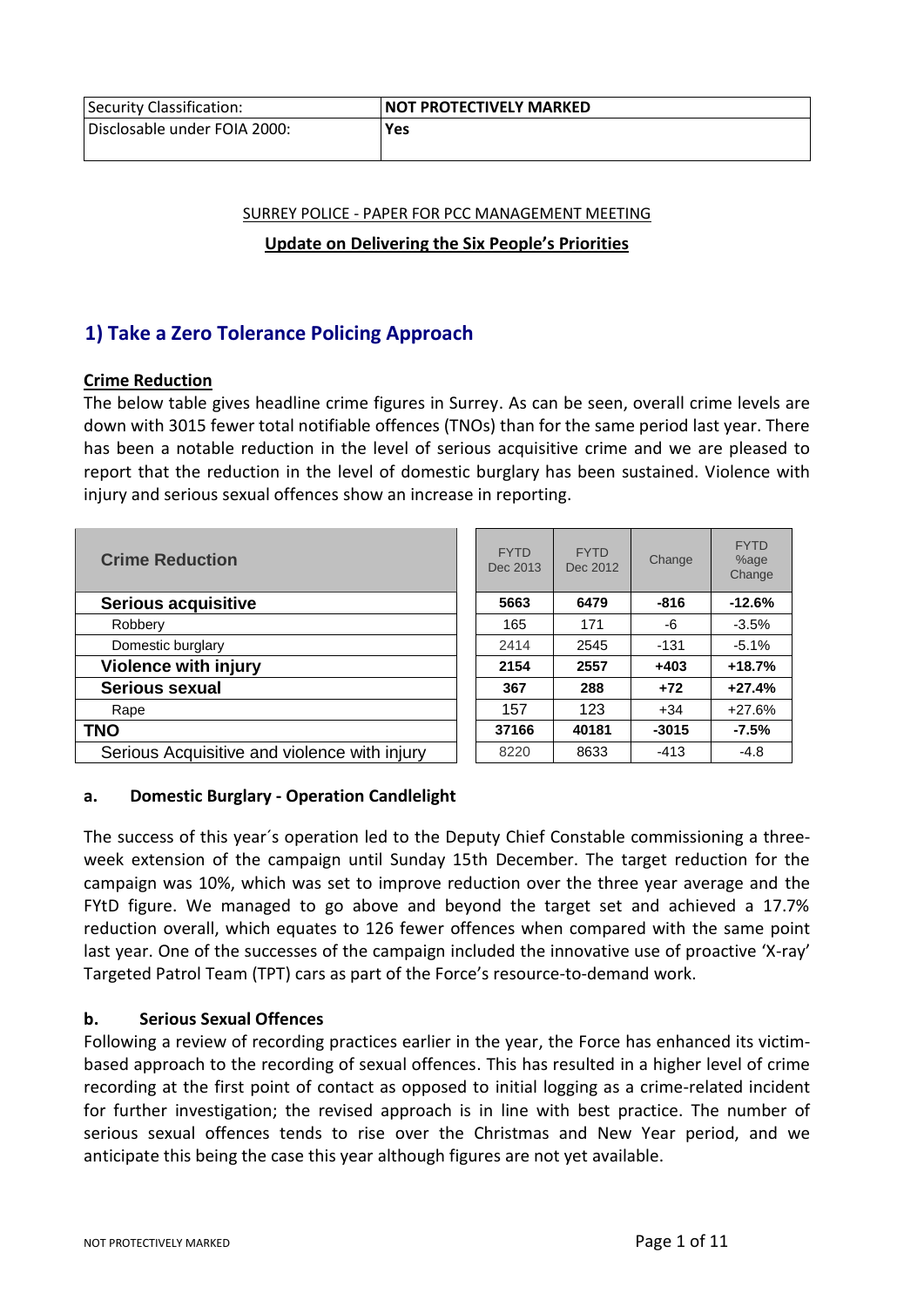It is recognised that there is likely to be a degree of under-reporting of these offences, and to counter this Surrey Police launched a campaign in November to raise awareness of rape, sexual abuse and inappropriate sexual behaviour, and to encourage victims to come forward. The campaign, which is backed by the Rape and Sexual Abuse Support Centre (RASAC), aims to give victims the confidence to report offences in the knowledge that they will be taken seriously. In order to encourage more reports, the Sexual Offences Investigation Team (SOIT) - a specialist team of officers and staff who deal with reports of rape and other sexual offences - is raising awareness of the help and support available to victims.

### **c. Violent Crime**

The Force has reviewed violent crime levels and especially levels of assault occasioning actual bodily harm (ABH), which tend to peak during the Christmas holiday period. Analysis has shown that during this period last year, 49% of such offences occurred in a public place and 67% involved alcohol. As a result, the Force launched 'Operation Yuletide' over the Christmas and New Year period; this involved increased numbers of officers and staff focusing on the key town centres during the main times of offending, and aimed to keep people safe, maintain public order, prevent offences, and ensure licensed premises complied with the Licensing Act 2003. Full results are being analysed, however total recorded levels of all violent crime during December fell from 832 in 2012 to 755 in 2013.

#### **Domestic Abuse**

Domestic Abuse has accounted for 32.5% of the overall violence with injury in Surrey so far this financial year. The Force continues to encourage the reporting of domestic abuse, and reported domestic-related violence with injury has seen an increase of 24.1% compared with last year.

In November, Surrey Police was inspected by Her Majesty's Inspectorate of Constabulary (HMIC) on how it addresses Domestic Abuse. The inspection is part of a national thematic report commissioned by the Home Secretary in September 2013. The Force had already identified through the Crime Performance Board (CPB) a number of areas for improvement which were drawn to the attention of HMIC. At the conclusion of the inspection, the Inspectorate verbally updated the Force on their views, which included the positive commitment and attitude of Contact Centre staff, response officers in TPT and investigators in the Prisoner Investigation Unit and PPIU. The final thematic inspection report is due in April 2014.

Domestic Abuse was featured in the December CPB, where a number of performance improvements were seen. Of note, the arrest rate for domestic-related violence has now increased this financial year by 3.7%, and this continues to be an area of focus.

#### **d. Anti-Social Behaviour**

Reported anti-social behaviour (ASB) in Surrey continues to fall, and this financial year has seen a decrease of 9.6% compared to the previous one, with the borough of Spelthorne notably recording a 20% decrease – this is due to concerted efforts by the Neighbourhood team, including focused patrols at key times, partnership work to install CCTV at ASB hot spots, and deployments and licensing work in Staines town centre where the number of ASB incidents associated with licensed premises has fallen sharply.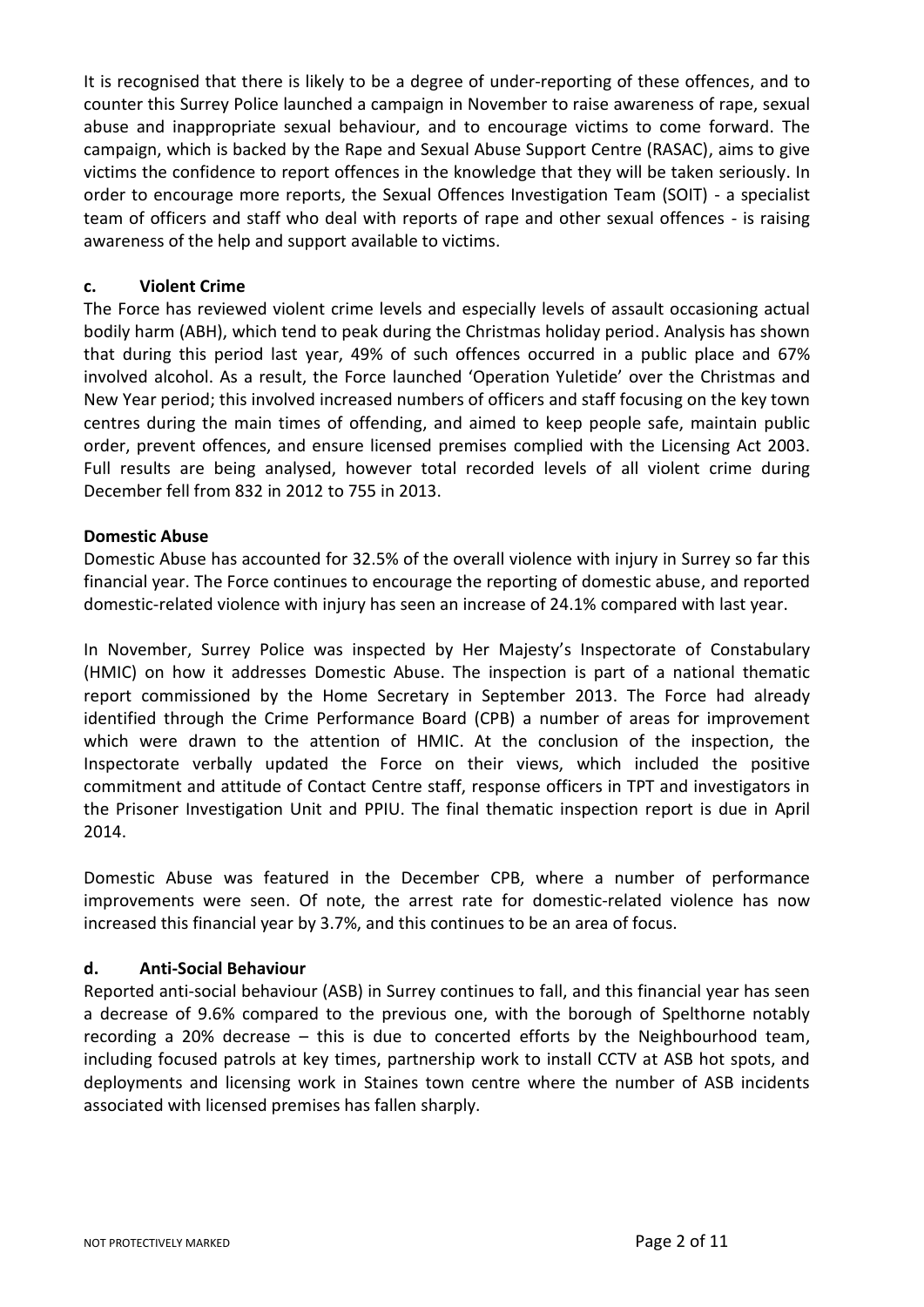## **Detection Rates**

Our performance needs to improve, with detection rates in every category being down on the same period last year. Work is being driven through the CPB to reverse this trend.

| <b>Detection Rate</b>                           | <b>FYtD</b><br>Dec 2013 | <b>FYtD</b><br>Dec 2012 | %point<br>Change | <b>FYtD</b><br>%age<br>Change |
|-------------------------------------------------|-------------------------|-------------------------|------------------|-------------------------------|
| <b>Serious acquisitive</b>                      | 8.9%                    | 14.1%                   | $-5.2$           | $-36.9%$                      |
| Robbery                                         | 26.7%                   | 36.8%                   | $-10.1$          | $-27.4%$                      |
| Domestic burglary                               | 10.1%                   | 16.1%                   | -6               | $-37.3%$                      |
| <b>Violence with injury</b>                     | 37.8%                   | 44.8%                   | $-7$             | $-15.6%$                      |
| Serious sexual                                  | 35.4%                   | 41%                     | $-5.6$           | $-13.7%$                      |
| Rape                                            | 28.7%                   | 29.3%                   | $-0.6$           | $-2.1%$                       |
| <b>TNO</b>                                      | 26%                     | 30.9%                   | $-4.9$           | $-15.9%$                      |
| Serious acquisitive and violence with<br>Injury | 17.9%                   | 17.9%                   | $-3.8$           | $-17.5%$                      |

#### **a. Domestic Burglary**

This has been a consistent focus for the CPB since its inception, with work being done to identify good practice and areas for improvement. Senior leaders at a recent CPB were divided into groups and have been tasked with identifying a number of 'commitments to action', designed to improve detection rates. Recent emphasis on getting the basic investigation right and maximising all opportunities to identify suspects has started to pay off, with a steady improvement in recent weeks. Hard work during Operation Candlelight has resulted in a 30.4% increase in the number of arrests over the campaign.

### **Examples of good work during Operation Candlelight**

**●** Three males have been charged following house burglaries in the North Surrey area. They were stopped, searched and arrested by police near to where a stolen vehicle from a burglary was found; in their possession were a number of mobile phones, a balaclava, a selection of gloves, a programmable key, and a key for a local Travelodge room; a search of this room resulted in two more balaclavas being found, as well as the keys for two vehicles stolen in separate house burglaries. The males were charged and remanded, with a three-day-lay-down. During this time, further evidence was gathered against one of the males and a fourth male, and they have both been charged in relation to more house burglaries.

DS Bloomfield used the 'Find my iPhone' app to view the location an iPad stolen during a burglary. A search was then carried out and the missing iPad and other items taken during the same burglary were recovered.

Promoting Immobilise to the public and making use of the National Mobile Property Register (www.immobilise.com) to carry out property checks has also yielded some excellent results. An iPhone was recovered and an arrest made following an update on Immobilise which alerted a pawn shop that it had unsuspectingly bought a stolen phone. Details were taken from the shop's system which led to the arrest.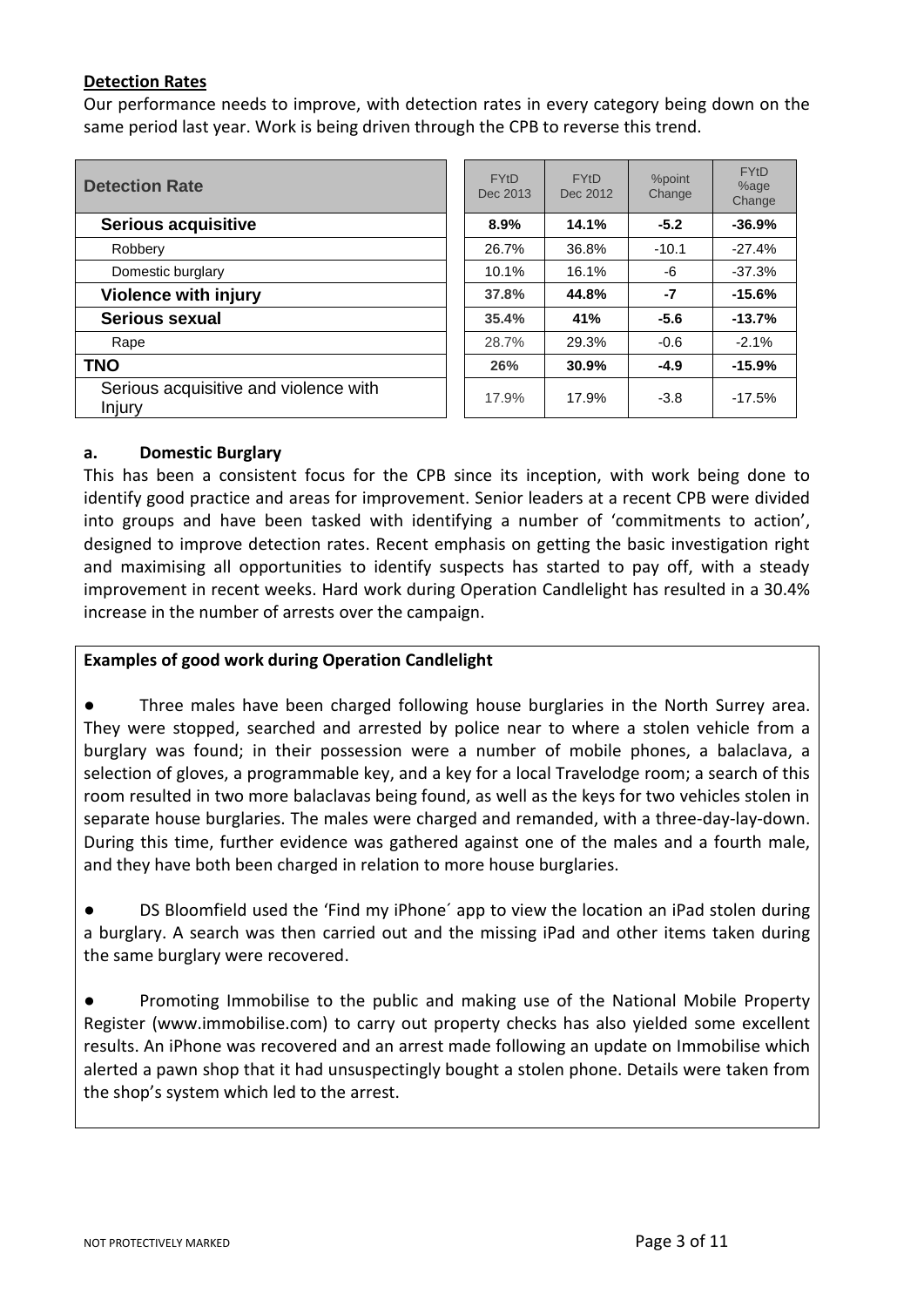## **b. Serious Sexual Offences**

The increase in recorded offences as described earlier has resulted in a rise in the actual number of crimes which are being detected, however the detection rate itself has reduced. As a result of the higher levels of reporting, the Force is considering options to increase the capacity of the investigation teams.

### **Tackling Drugs and Alcohol in Schools**

The Force has provided a thorough update to the PCC at a recent scrutiny meeting on its work to understand the issue of drugs in schools. In summary, significant work has been carried out to better-understand the problem, through links with schools and young people, better education, and seeking the assistance of partner agencies. Local Neighbourhood officers also use all opportunities to gather and act upon information and intelligence; for example, as a result of intelligence a drugs warrant was executed in Oxted relating to the supply of drugs, notably involving students in close proximity to a local school. Whilst only a small amount of cannabis was seized a significant amount of cash was recovered. Further investigation resulted in forfeiture under the Proceeds Of Crime Act (POCA) of both the £2,000 found on the premises and a further £10,000 from bank accounts linked to the suspect, and the suspect has been prosecuted for the supply of drugs. The prosecutor was at pains to point out that she had never seen a supply case which had achieved such a large forfeiture given the small amount of drugs seized.

## **Conviction of one of Surrey's 'Most Wanted' - Alan Sibley**

In November, Alan Sibley was sentenced to 23 years imprisonment after he was found guilty of trafficking cocaine valued in excess of a million pounds into Britain. Sibley was originally arrested at his home in Lightwater in April 2001 as part of a covert investigation during which over 2.6kg of cocaine, many metal presses and £340,000 in cash were recovered. He was sentenced to ten years imprisonment after admitting to possessing the class A drugs with the intention of supplying. However, Sibley escaped from Ford Open Prison in April 2005 and flew to Mexico to set up residence. He became one of Surrey´s 'most wanted´ offenders when an arrest warrant was issued. In 2006, US authorities contacted Surrey Police when they intercepted a batch of cocaine, hidden in a table, destined for the UK. Over a period of three years the Force´s Serious and Organised Crime Unit identified a further 17 consignments being sent to the UK. Further investigations were carried out and Surrey Police found Sibley to be directly implicated. He was arrested in Mexico in November 2012 and extradited to the UK in February 2013 where he was charged with conspiring to import class A drugs and escaping from lawful custody in 2005.

#### **Examples of Good Zero Tolerance Policing**

- Elmbridge Safer Neighbourhood Team conducted a week of action called Operation Pumpkin in late November. Activities included joint patrols with Elmbridge Borough Council in local parks where there have been issues with anti-social behaviour. Other issues targeted included driving offences such as speeding and using a mobile phone whilst driving as well as parking in controlled zones.
- Officers in Tandridge dealing with underage-drinkers managed to ascertain which outlet had sold them alcohol. The officers were then able to identify the young people leaving this outlet from CCTV footage. This footage was used to seek a licensing review of the premises. The review has imposed 9 licensing conditions in order to prevent future sales to underage-drinkers.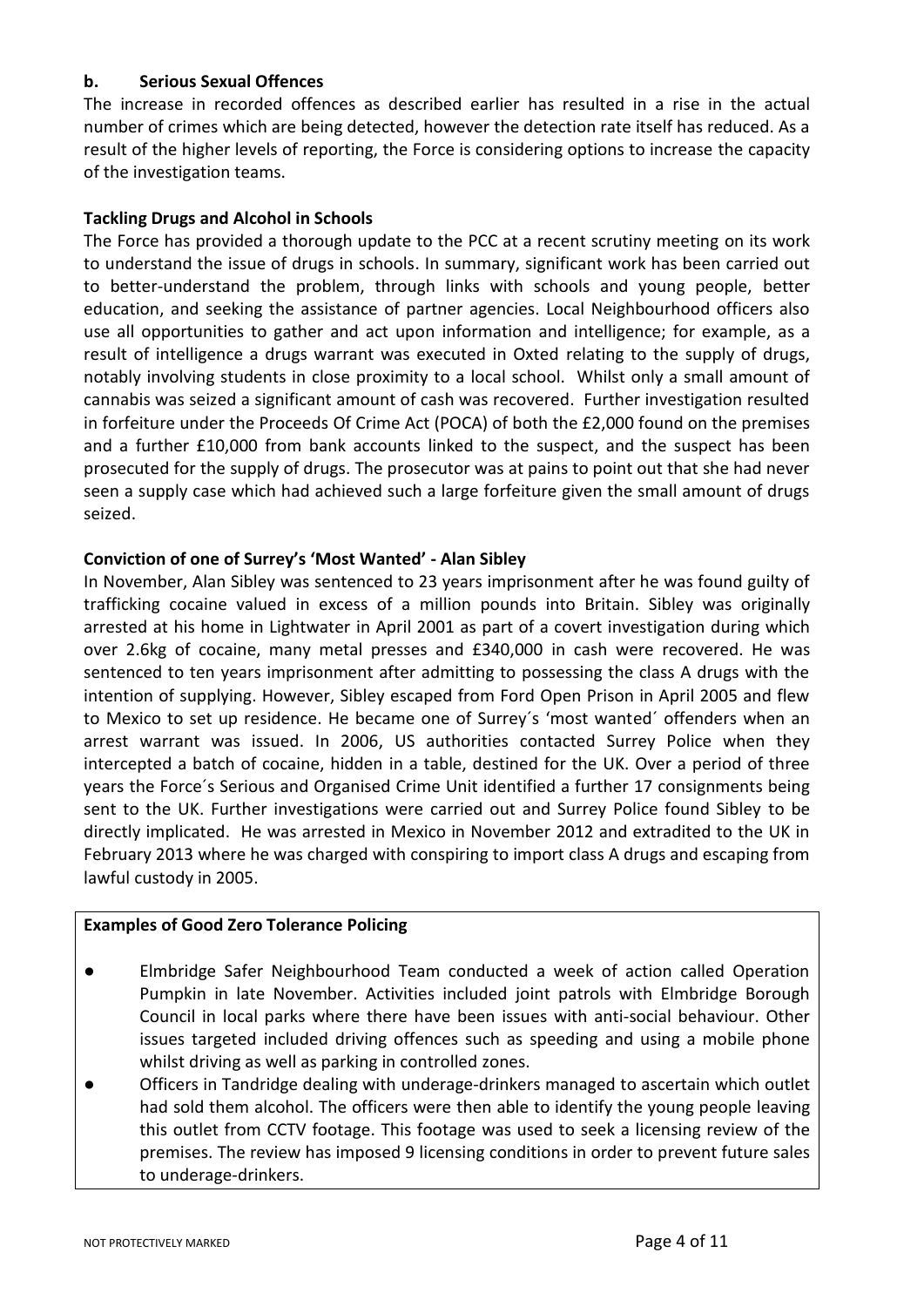# **2) More Visible Street Policing**

#### **Seizure of Assets**

There were three confiscations in November totalling £62,500; the largest was obtained by the central Economic Crime Unit, worth £60,962.96. This related to a long-running North Surrey investigation following a warrant executed in October 2010 when 56kg of cannabis resin was seized, and one person was convicted and sentenced to 40 months imprisonment in April 2011. The below table shows overall performance.

| <b>POCA scorecard</b>                                                                | <b>FYTD</b><br>2013/14 | <b>FYTD</b><br><b>Target</b> | <b>EOY</b><br>2013/14<br><b>Target</b> |
|--------------------------------------------------------------------------------------|------------------------|------------------------------|----------------------------------------|
| Assets recovered (total value of cash forfeitures +<br>value of confiscation orders) | £876,275.06            | £666,666                     | £1,000,000                             |
| Volume of confiscation orders                                                        | 39                     | 33                           | 50                                     |
| Value of confiscation orders                                                         | £668,495.64            | n/a                          | n/a                                    |
| Number of restraint orders                                                           | 5                      | n/a                          | n/a                                    |
| Number of cash seizures                                                              | 43                     | 47                           | 70                                     |
| Volume of cash forfeitures                                                           | 18                     | n/a                          | n/a                                    |
| Value of cash forfeitures                                                            | £207,779.42            | n/a                          | n/a                                    |

## **POCA performance summary for current financial year to 30/11/2013**

As a result of the level of seizures for Q1 and Q2 this financial year, Surrey Police are in line to receive £276,716.25 from the Home Office. Last year's receipts were spent on funding the Economic Crime Unit and community projects. Discussions are ongoing on the appropriateness of community funding and whether more money can be spent on operations in the future.

#### **Resource Availability and Sickness**

The following table shows that resource availability continues to be over 90%, and at 92.4% this is a 0.1% increase compared to the previous month, albeit it is down 0.3% from the same period last year. Police staff vacancies have continued to impact on resource availability, although the officer availability rate should ensure that the force remains above 90%.

|                       | <b>FYTD</b><br>2013 | <b>FYTD</b><br>2012 | Change  | <b>FYTD</b><br>%age<br>Change |
|-----------------------|---------------------|---------------------|---------|-------------------------------|
| Resource availability | 92.4%               | 94.1%               | $-1.7%$ | $-1.8%$                       |

The next table shows that the percentage of working hours lost due to police officer sickness over a rolling 12 month period also continues to remain low at 2.6%, which puts Surrey Police well within the first quartile (25th percentile) when compared nationally. The Force figure equates to an average of 6.7 days per officer per year.

| Police Officer sickness (rolling 12 months) | $\vert$ 2.6% |
|---------------------------------------------|--------------|
| Police staff sickness (rolling 12 months)   | 2.6%         |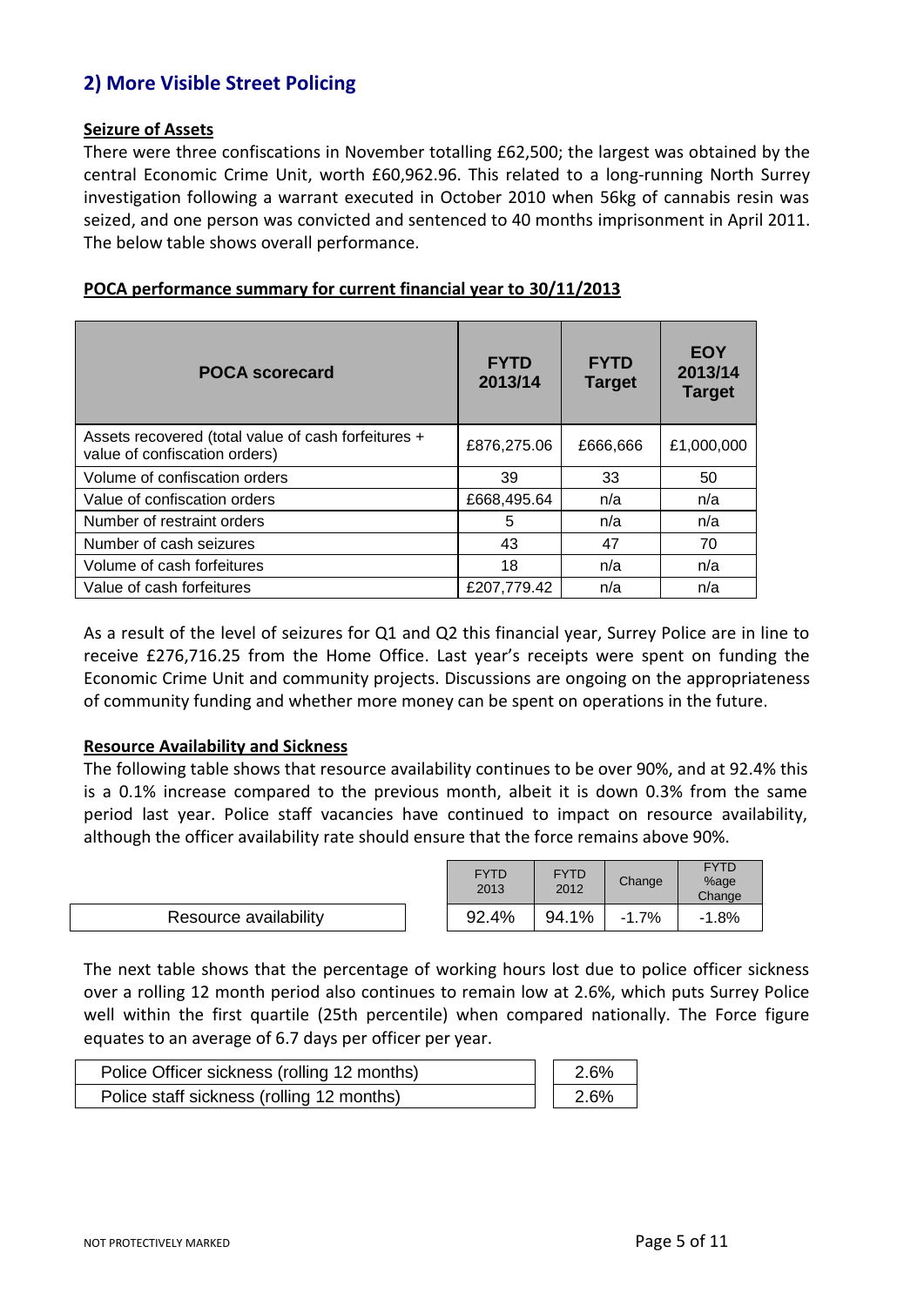## **Surrey Police Special Constabulary**

There are currently 207 officers in the Special Constabulary; 171 of them are operational at present. Two Special Constables were awarded commendations by the Chief Constable at the December Award Ceremony. SC Sam Ockham was awarded for his prompt actions and professionalism on discovering a fire at a workshop in Dorking, whilst SC Lawrence Wood was awarded for his tenacious work that led to the arrest of a burglar and the recovery of over £20,000 of stolen jewellery. The Surrey Special Constable of the Year will be announced at a ceremony in January.

## **Introduction of Niche Crime Management System**

The Niche RMS computer system, which was introduced to replace the outdated Criminal Information System (CIS), went live in Surrey Police on 20th November 2013. The launch was very successful with over 3000 officers and staff being trained in the six-weeks before go-live, and no significant issues were experienced. Surrey and Sussex teams have been working closely together to deliver a joint solution. This is the first example nationally of two forces using a shared Niche service including hosting, data and application. The Force is also the first to have migrated old records (11 million) across from a legacy system to a joint system. This joint use of Niche technology brings the potential to deliver more collaboration opportunities across other areas of the Force. The whole phase of the project, from initial planning to launch, has been delivered to time and budget in the space of five months, the fastest implementation of a Niche system. The second phase, covering Case and Custody, remains on track to be delivered in mid-February.

## **Early Operational Successes from Niche**

- Two Guildford TPT officers were able to arrest two men for possession of class A drugs thanks to Sussex intelligence
- A Detective Sergeant in Horsham was able to speed up the investigation of a burglary due to Surrey intelligence on a transit van

# **3) Putting Victims at the Centre of the Criminal Justice System**

## **Call Handling and Response Times**

The below table shows that emergency call handling performance remains strong with FYtD figures to the end of November involving 93.8% of emergency calls being answered within 10 seconds, which is an improvement of 0.5% over the same period last year. Performance for non-emergency calls has dropped by 3.2%, and is being closely monitored. Attendance at grade 1 incidents within 15 minutes remains above target.

|                                                           | Target | <b>FYtD</b><br>Nov<br>2013 | <b>FYtD</b><br><b>Nov</b><br>2012 | %point<br>Change | <b>FYtD</b><br>%age<br>Change |
|-----------------------------------------------------------|--------|----------------------------|-----------------------------------|------------------|-------------------------------|
| % 999 calls answered within target<br>(10 secs)           | 90%    | 93.8%                      | 93.3%                             | $+0.5$           | $+0.5%$                       |
| % non-emergency calls answered<br>within target (60 secs) | 80%    | 74.5%                      | 77.7%                             | $-3.2$           | $-4.1%$                       |
| % grade 1 incidents attended in 15<br>mins                | 82%    | 83%                        | 83.2%                             | $-0.2$           | $-0.2%$                       |
| % grade 2 incidents attended in 60<br>mins                | 75%    | 84.4%                      | 88.2%                             | $-3.8$           | $-4.3%$                       |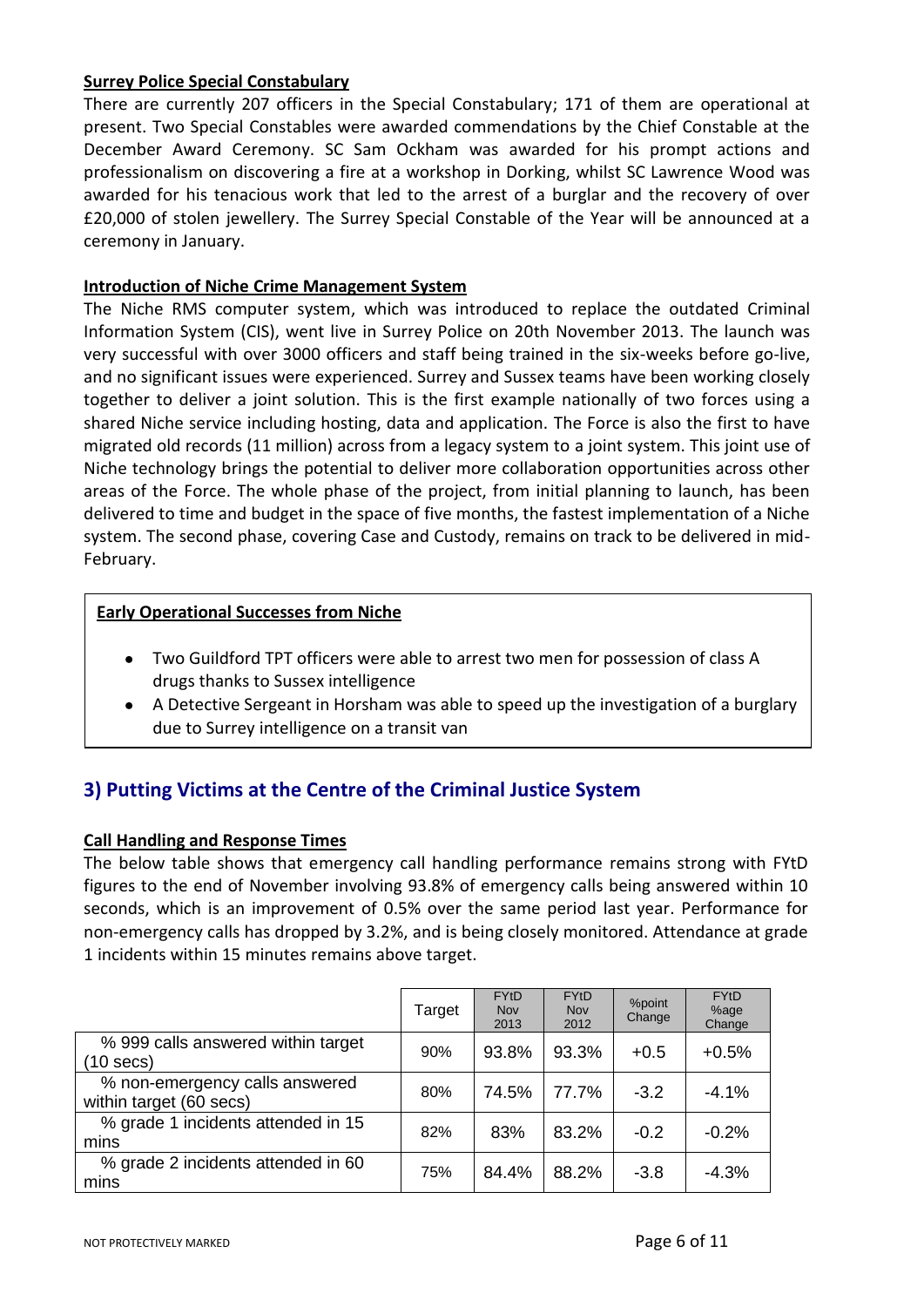As anticipated, since the introduction of Niche our non-emergency call handling times have fluctuated as a result of longer call durations; this also happened in Sussex when Niche was introduced. This is an area of focus on a daily basis and we expect that our performance will stabilise as operators become more familiar with Niche.

## **Victim Care**

As can be seen from the below table, the Force has maintained the improvements reported on at the last management meeting.

|                                   | <b>FYtD</b><br>Nov 2013 | <b>FYtD</b><br>Nov 2012 | %point<br>Change | <b>Rolling Year</b><br>%age<br>Change |
|-----------------------------------|-------------------------|-------------------------|------------------|---------------------------------------|
| Overall crime victim satisfaction | 86.5                    | 84.8                    | $+0.7$           | $+0.8%$                               |
|                                   | <b>FYtD</b><br>Nov 2013 | <b>FYtD</b><br>Nov 2012 | %point<br>Change | <b>Rolling Year</b><br>%age<br>Change |
| ASB victim satisfaction           | 80.4                    | 79.4                    |                  | $+1.3%$                               |

The current FYtD (November surveys – September crimes) figure for overall crime satisfaction (burglary, vehicle crime and violent crime) is 86.5%; the year end 2012/13 figure was 85.8%. By indicator question, 'Kept Informed' (a key driver to overall satisfaction) has seen a statistically significant increase in satisfaction. The rolling year satisfaction gap has notably reduced from 4.3% points to 1.6% points. Satisfaction for BME victims has increased by 4.7% points in the last 12 months.

FYtD (November surveys – September incidents) satisfaction for anti-social behaviour (ASB) is 80.4%, which is 0.6% points higher than year end 2012/13. Nuisance neighbours and rowdy/inconsiderate behaviour have both improved compared to last year and vehicle nuisance is only 0.1% points below last year. 'Actions Taken' and 'Kept Informed', which are two key questions for overall satisfaction, have both seen notable improvements.

In support of enhancing victim care, we are pleased to report that the County Community Safety Partnership Board has recently agreed a new ASB strategy for Surrey; all partners have signed up to an information sharing system to ensure that, no matter to whom ASB is reported, all issues are looked at from a joined-up, partnership perspective with a view to solving issues rather than merely responding to them. The newly formed County ASB Steering Group, chaired by Superintendent Chris Moon, has brought together representatives from agencies and organisations across Surrey, including local councils, social housing providers and Victim Support, to ensure that the strategy is put into practice and all partners are working together. The key focus in coming months will be to introduce a joint risk assessment, used by all partners, to enable early identification of high risk incidents or vulnerable victims. The group will also prepare for the introduction of new ASB legislation, anticipated to be passed in the new year; this will give partners new powers to deal with ASB and will also give victims the right to demand an appropriate level of service.

## **Criminal Justice**

The following table shows data on effective, cracked and ineffective trials for both Crown and Magistrates courts in the Surrey Criminal Justice area. The table shows that the local Criminal Justice area performed below the national average in terms of levels of effective trials at both Magistrates and Crown courts in Q2. However rolling year performance is showing an improvement on the end of Q2 for Crown court trials. Surrey Police is developing its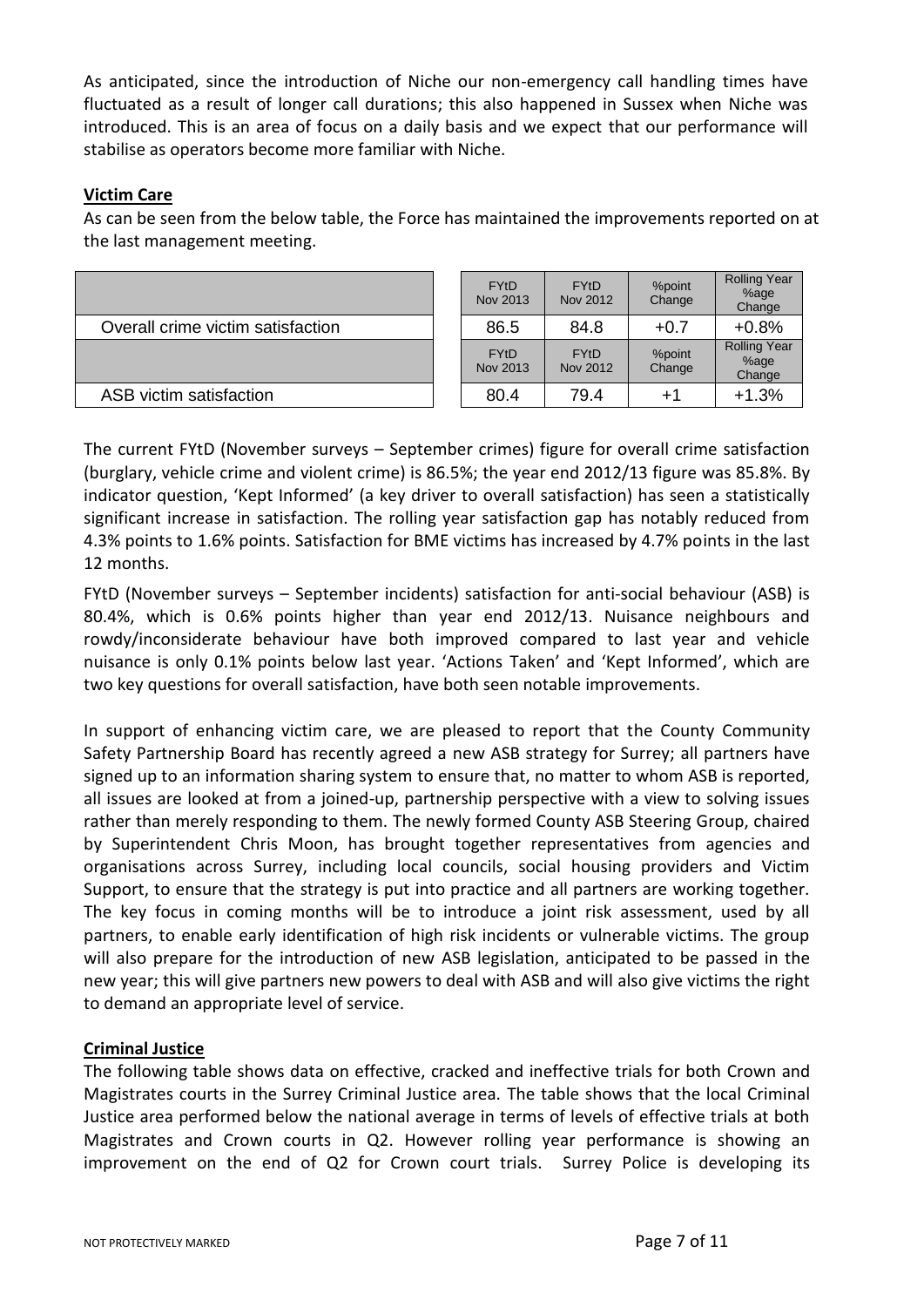partnership performance framework to improve how the criminal justice system supports victims and witnesses.

|                                             | Surrey<br>Rolling<br>year<br><b>Nov</b><br>2013 | Surrey<br>Rolling<br>year<br>2012 | Surrev<br>Q2<br>2012/2013 | National<br>Q <sub>2</sub><br>2013 |
|---------------------------------------------|-------------------------------------------------|-----------------------------------|---------------------------|------------------------------------|
| % of effective trials (Crown court)         | 49.5                                            | n/a                               | 48%                       | 52%                                |
| % of cracked trials (Crown court)           | 31.9                                            | n/a                               | 32%                       | 36%                                |
| % of ineffective trials (Crown court)       | 18.7                                            | n/a                               | 20%                       | 13%                                |
|                                             |                                                 |                                   |                           |                                    |
| % of effective trials (Magistrates court)   | 36.3                                            | n/a                               | 40%                       | 45%                                |
| % of cracked trials (Magistrates court)     | 38.6                                            | n/a                               | 35%                       | 38%                                |
| % of ineffective trials (Magistrates court) | 25.1                                            | n/a                               | 24%                       | 17%                                |

The number and outcome of trials are recorded by the courts system. A trial which commences on a scheduled date and reaches a conclusion is recorded as an 'effective' trial. An 'ineffective' trial does not commence on the due date and requires re-listing. In contrast, a 'cracked' trial does not commence on the day and the trial is not re-listed, as the case has reached a conclusion. Cracked trials are usually the result of a late guilty plea being entered by the defendant on the day, or where the prosecution offers no evidence against the defendant. The PCC and Chief Constable have discussed the future of the Criminal Justice Strategic Partnership meetings and the Deputy Chief Constable is keen to become more actively involved.

# **4) Give you the opportunity to have a greater say in how your streets are policed**

#### **Public Engagement**

#### **Local Policing Boards**

Since the last meeting in November, there have been Local Policing Boards in Mole Valley, Spelthorne, Surrey Heath, Woking and Waverley, and the results of these have been forwarded to the Police and Crime Commissioner's Office. Issues raised included cycling, speeding, driving whilst using a mobile phone, various burglaries, frauds, ASB, criminal damage, violent crime, and town centre licensing. Some of the issues are force-wide matters and have already been commented on, whilst others are local and are being actioned by Neighbourhood teams where appropriate, e.g. speed enforcement. Local Policing Boards are now advertised on the 'My Neighbourhoods' section of the Surrey Police website, and there are direct links to the information from each borough's front page.

#### **Student Placement Scheme in Runnymede**

Ten students from Runnymede schools have started a one-year placement with the Runnymede Safer Neighbourhood Team as part of the Community Students Partnership initiative, run in conjunction with Safer Runnymede and St John Ambulance. Led by an Inspector and supported by police volunteers, the scheme aims to enhance youth engagement with the Force and help the students develop life-enhancing skills. Each student has pledged to devote a minimum of 50 hours over the year to the scheme and will spend most of that time working with Police Community Support Officers (PCSOs). They will also have the opportunity to learn about first aid, firearms, police dogs, scenes of crime and public order. A further intake is being planned for September 2014.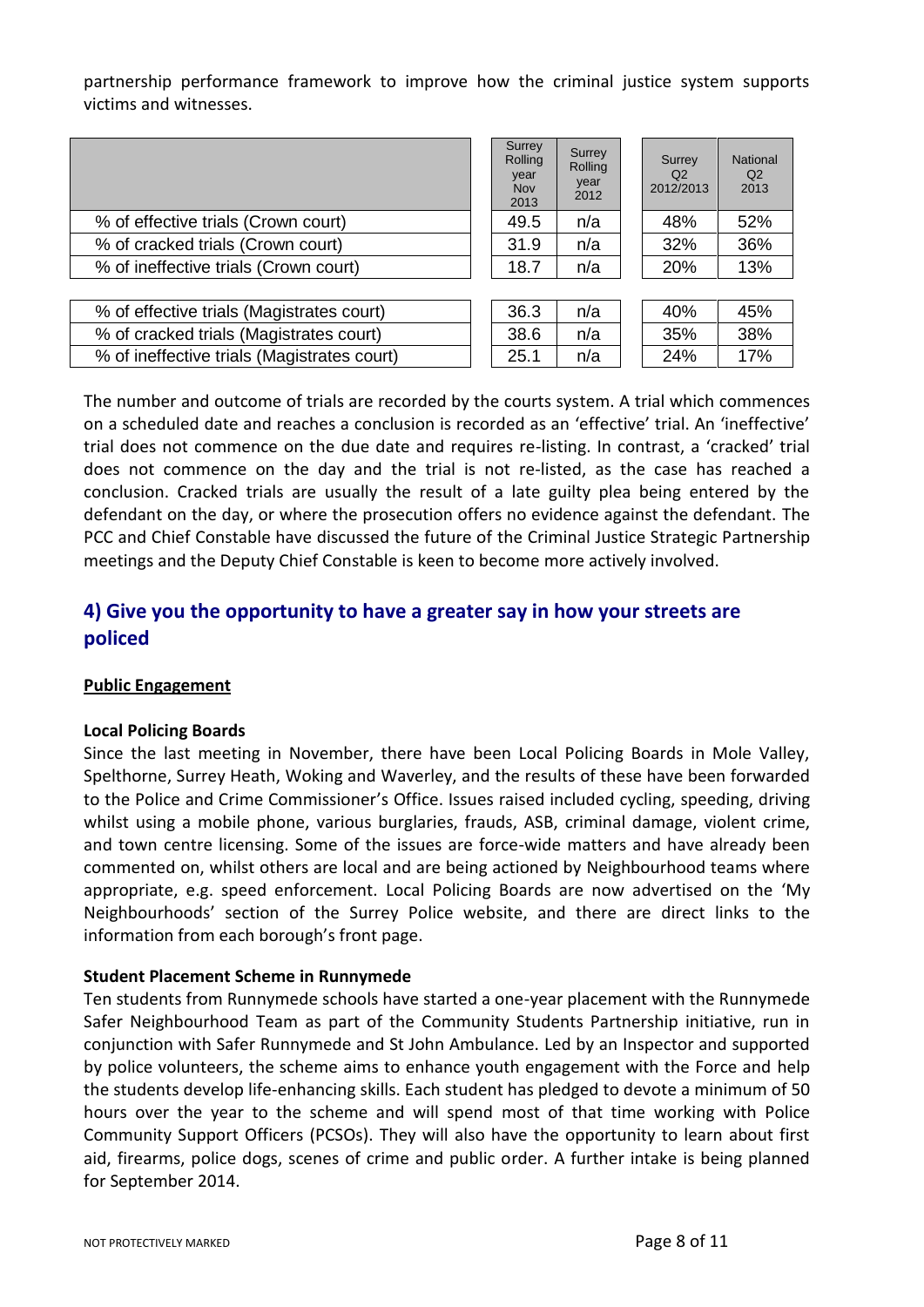### **Chelsea's Choice**

A hard-hitting play called 'Chelsea's Choice' is being shown in the county's secondary schools to warn young people of the dangers of Child Sexual Exploitation. The play has had a significant impact in other counties, where a number of allegations have been made following performances, alongside an increase in relevant information being reported.

#### **Social Media Engagement**

#### **Buzz Awards Grand Prix**

Surrey Police won the 'Grand Prix' and the 'Best Use of Twitter Award' at this year's national Social Buzz Awards Event for its use of Twitter. The Social Buzz Awards recognise the individuals, companies and organisations who are transforming the use of online activity to communicate with people in new and innovative ways; they are very competitive, with many big brands involved.

#### **PRCA Awards**

Corporate Communications won the Public Relations Consultants Association's (PRCA) national award in the 'Public Sector Value for Money' category for its innovative work on two campaigns that focused on reducing the number of vehicle crimes within Surrey. Based on National Audit Office figures, it is estimated that the combined operational activity and integrated media campaign saved the local taxpayer approximately £415,000 during January to April 2013 by preventing 330 car crimes during that period.

# **5) Protect Your Local Policing**

## **Surrey Police and Joint Command Staff Survey**

Wave 16 of the Staff Survey ran from  $18<sup>th</sup>$  November to  $9<sup>th</sup>$  December and we do not expect to have a full analysis until the end of January. Preliminary results reveal that the response rate was 45%, which is comparable with the same period last year.

#### **Officer turnover rates**

The Force 'wastage' rates show the percentage of leavers in comparison to the average headcount over a rolling 12 month period. The 'unplanned wastage' rates refer to the rate of 'voluntary' leavers from Surrey Police; examples include 'transfer to another force' and 'resigned for alternative employment'. 'Planned wastage' is the rate of involuntary leavers such as those who leave due to retirement or where an individual is made redundant. The total wastage includes both planned and unplanned leaving reasons.

The Force's unplanned wastage rate for police officers remained at 3% (equivalent to 60 police officers), keeping Surrey Police in the fourth quartile nationally. This is linked to other forces recruiting transferees and is being monitored through the Workforce Planning and Performance Board. Total wastage for police officers was 5.7%, which is equivalent to 113 police officers leaving; this puts Surrey in the fourth quartile nationally. The increase is attributable to high unplanned wastage.

#### **Pay negotiations**

Surrey Police negotiates its own pay award locally with UNISON, which has recently balloted its members on a revised pay deal following the rejection of the previous offer in August. The result of the ballot has been confirmed and UNISON members have accepted the staff pay offer for 2013/14 and 2014/15. The offer is to pay an unconsolidated payment of £250 to all graded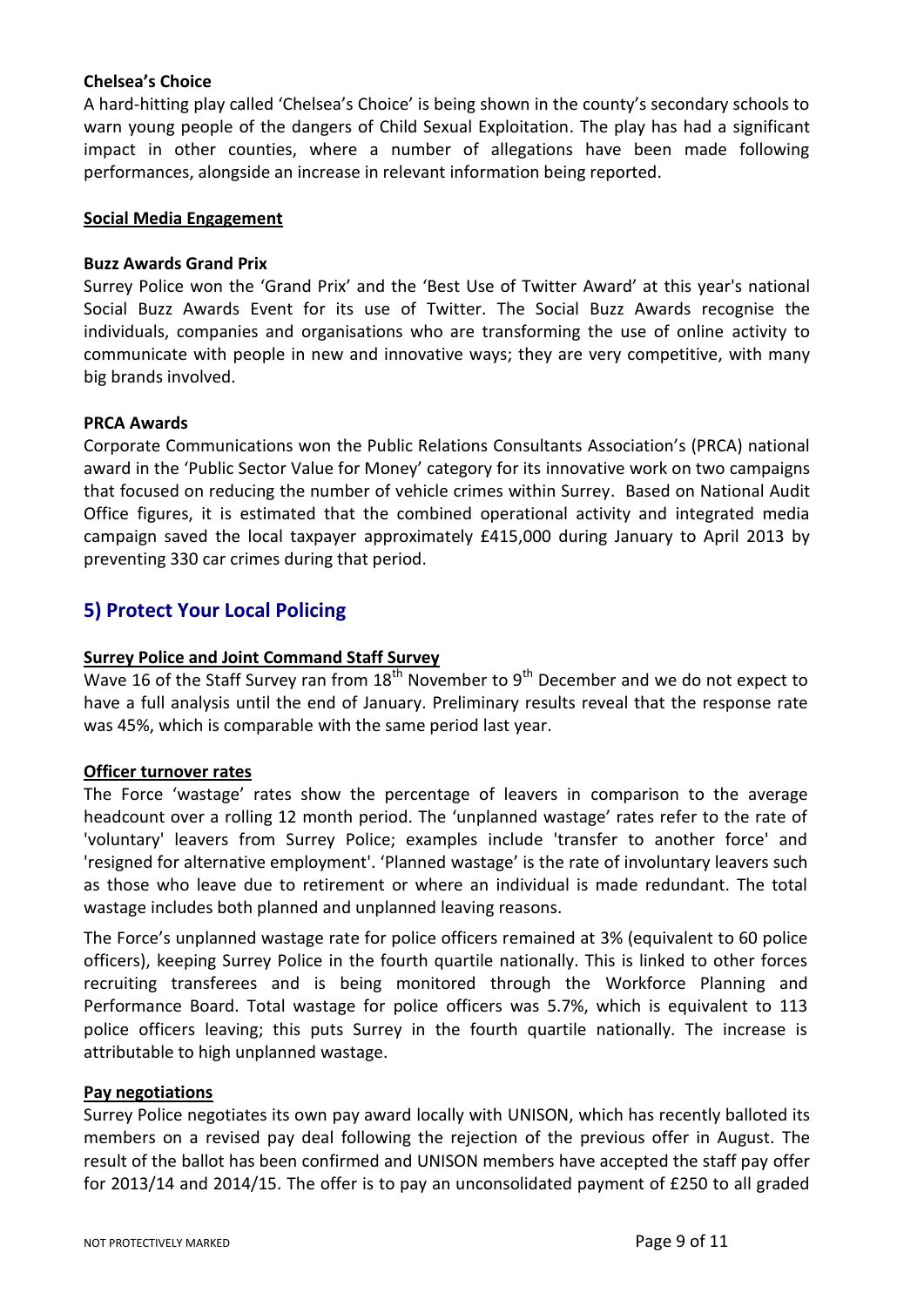staff at the point negotiations are finalised, a 2% pay increase across all graded pay points effective from April 2014, and an assurance that performance increments will be paid in September 2014. This offer is subject to the condition that changes would be made to police staff terms and conditions in relation to rest days. The ballot closed on 10th December 2013 and the vote has now been verified with 77% of membership voting in favour of accepting the offer and 23% against.

### **Lifestyle- Employee Reward Scheme**

Following a joint tendering process with Sussex Police over the last 6 months, a new voluntary benefits scheme has been introduced (replacing Stop and Save); this went live on 18th November. It has produced a cost saving of circa £15,000, whilst still providing all the features and savings of the previous scheme. Approximately 25% of officers and staff have already joined the scheme and have spent over £23,500. The pay and reward team have visited key sites and held road shows to promote it.

## **Personnel Today Occupational Health Award**

The Surrey Police Occupational Health Team won the top award in the 'Health Promotion and Wellbeing' category of this year's Occupational Health Awards. The team won for their work on the introduction of mandatory annual fitness testing, despite strong opposition nationally. Their work included offering exercise classes, individual coaching and fitness plans, free health screening and the development of the Wellbeing Hub as a one-stop-shop for health and wellbeing information for all employees.

## **Injuries**

There have been 32 injuries to officers and staff in December caused by people who were resisting and being violent, with injuries including swelling, grazes, bruises, sprains, cuts and pains. None of these injuries have resulted in absence from work, however 8 have resulted in medical examinations.

# **6) I will be uncompromising in the standards you expect from your police**

#### **Complaints and Discipline**

There was a very slight increase in the number of complaint cases recorded in Q2 2013/14 in comparison with Q1, i.e. 1.7% which equates to 3 cases. There was however a small decrease in the number of allegations recorded which amounted to -3.2% (or 13 fewer allegations). Two of the cases recorded account for 31 allegations.

As in previous quarters, the two highest categories are 'Other Neglect or Failure in Duty' and 'Incivility, Impoliteness and Intolerance'. 'Other Neglect' has seen a decrease of 16% (-23 allegations) whereas 'Incivility and Impoliteness' has increased by 14% (7 allegations). There is no apparent reason for a change in these two allegation categories.